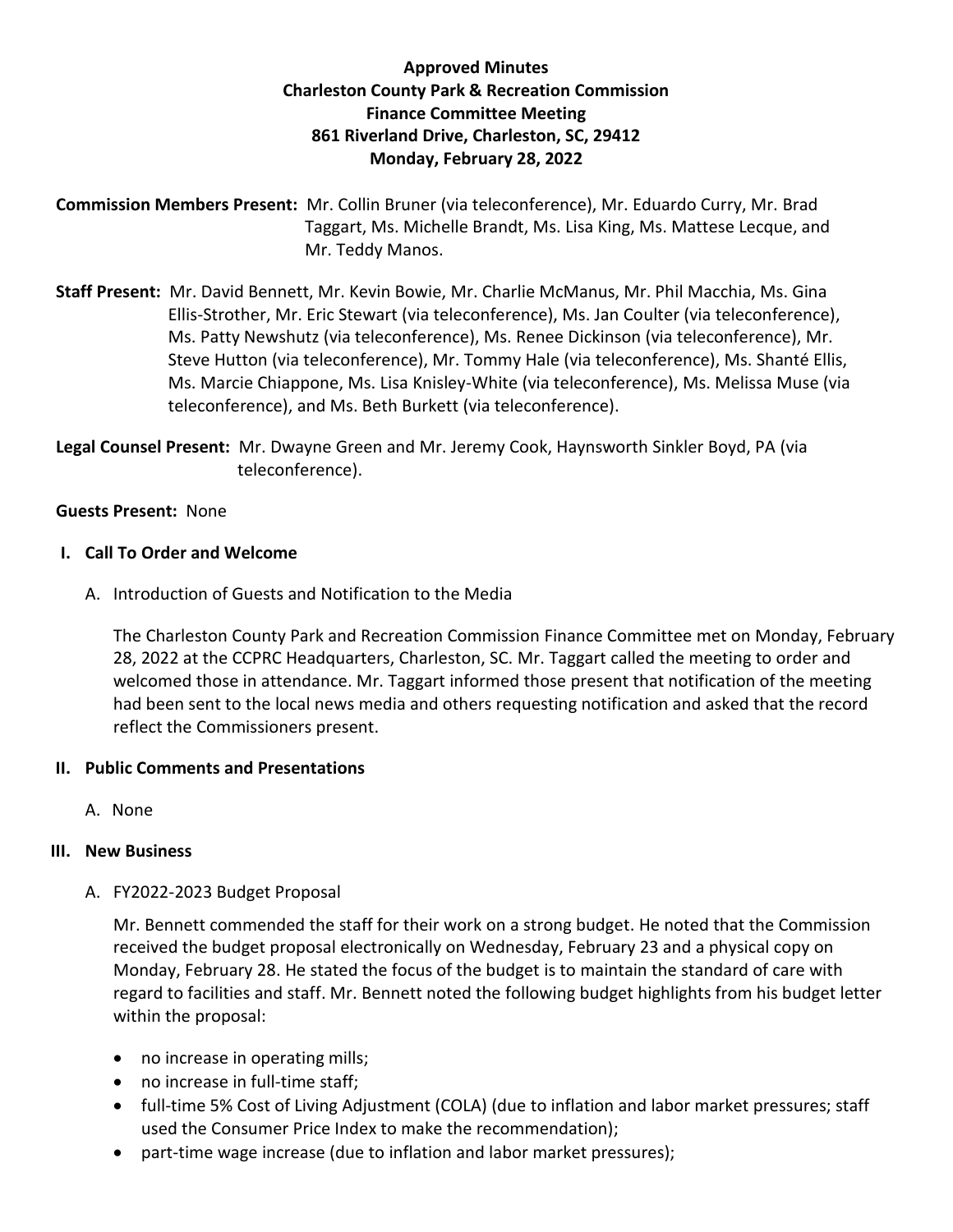- events and programs are budgeted based on pre-COVID attendance revenue and expense expectations;
- final phases of the replacement of the Folly Beach Fishing Pier;
- continued development of Old Towne Creek County Park in West Ashley;
- phase one of our new Cooper River County Park in North Charleston;
- the design of a new rural recreation site in East County;
- further implementation of projects from our ADA (American's with Disabilities Act) Transition Plan; and
- the completion of the required 10-year Agency Comprehensive Plan (Parks and Recreation for All: 2033).

Mr. McManus reviewed the 2023 major budget impacts:

- no increase in operating or debt service mills;
- no increase in full-time headcount;
- total budgeted revenues for the General Agency Fund is \$38,427,802, which is a 7% increase over the FY 2021-2022 budget, due mainly to an increase in park admissions, and an increase in the agency budgeted charges and fees;
- the budget does not include any impacts from the effects of the Coronavirus on general operations;
- the budget includes a 5% cost of living increase for all salaried employees;
- the budget includes a 13% variable wages increase for all part-time staff;
- the budget includes an employer increase of 1% in the SC Retirement System and a 5% increase in health insurance premiums;
- the budget includes \$2,000,000 in transfers from the General Fund to the Capital Improvement Fund to provide funding for non-bond related large maintenance Capital Projects; and
- the budget includes \$116,500 in transfers from the Foundation to the General Fund to provide funding for approved programming supported by the Foundation.

Mr. Manos asked for clarification of the \$1M change to the Holiday Festival of Lights. Mr. McManus noted that the revenue change is due to the format change of the festival from driving only to more of the normal in-person sales as well as the peak vs non-peak price structure that was implemented to better manage festival traffic.

Mr. Manos asked for clarification of the change to the Whirlin' Waters revenue. Mr. McManus noted that the revenue change is due to the occupancy change of the facilities due to COVID19.

Mr. Bennett asked the Commission to continue to review the budget and send questions to him or the Executive Management staff prior to the next Commission Meeting. Staff plan to recommend the budget for action during the March 14, 2022 Commission Meeting in preparation of the March 15, 2022 County Council first reading.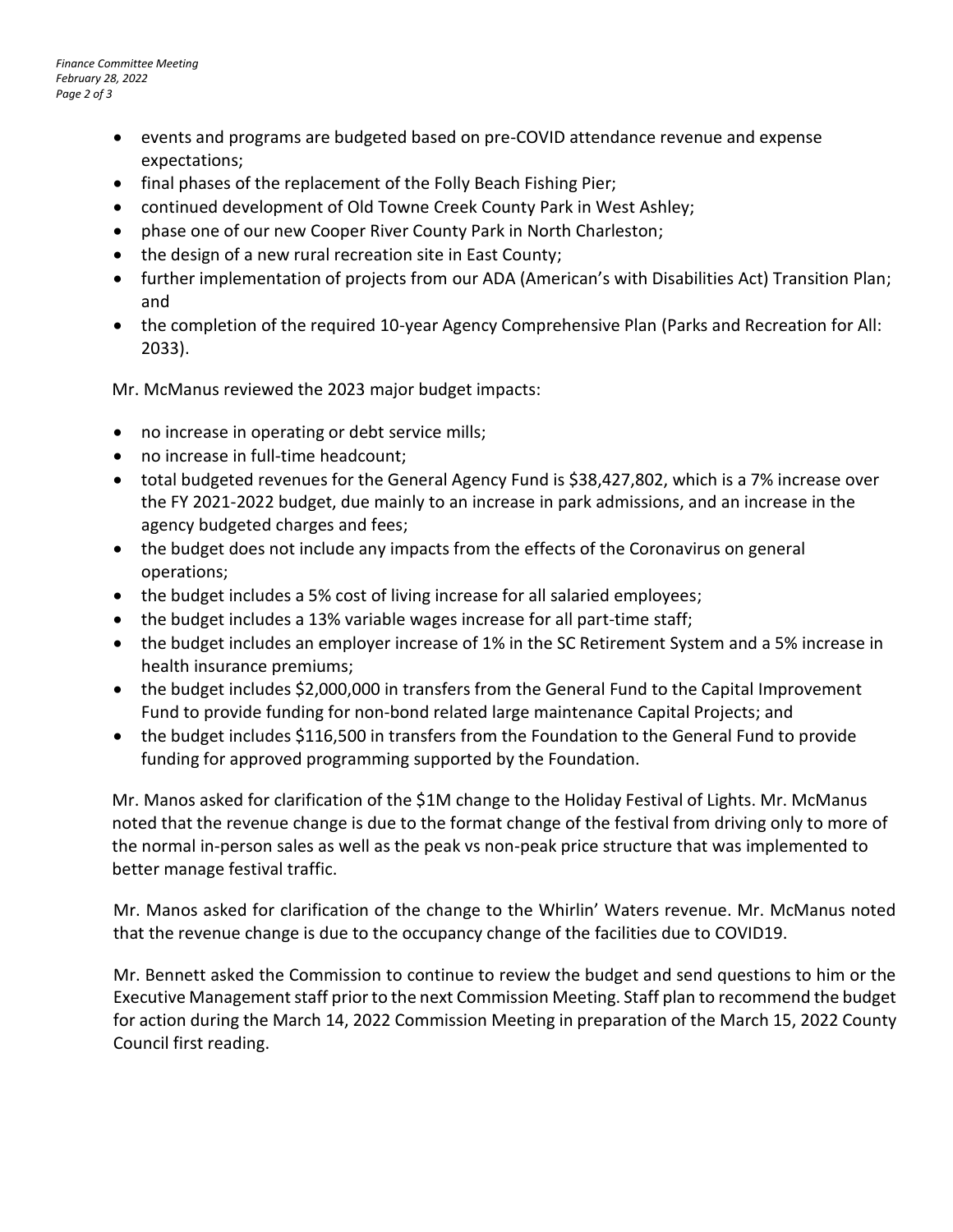*Finance Committee Meeting February 28, 2022 Page 3 of 3*

#### **IV. Next Meeting**

A. Public Hearing, Monday, February 28, 2022, 5:30 pm at CCPRC Headquarters, Charleston, SC

There being no further business, the meeting adjourned at 5:22 pm.

Respectfully submitted,

harté Ellis

Brad Taggart, Finance Committee Chair Shanté Ellis, Executive Administrative Manager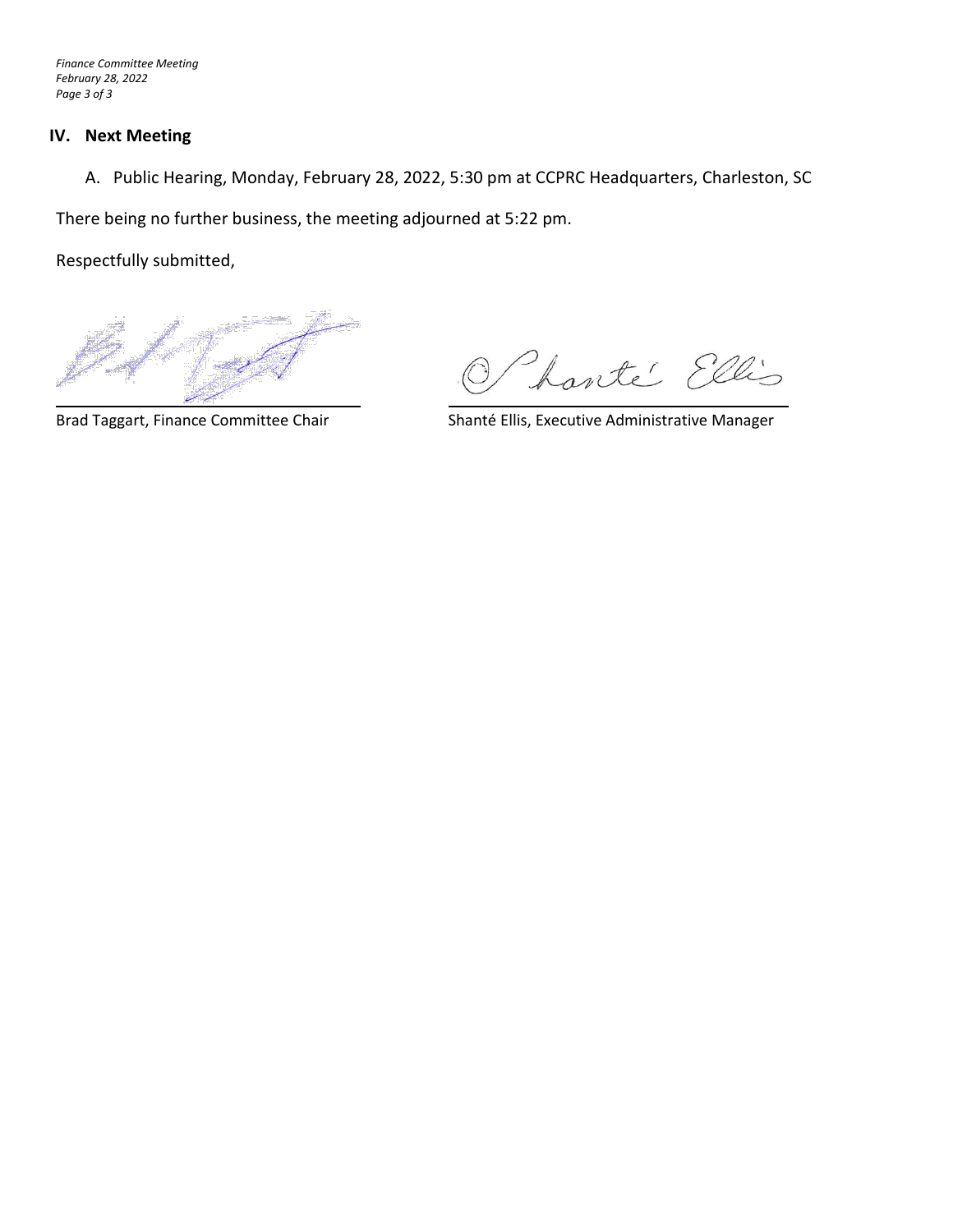# **Approved Minutes Charleston County Park & Recreation Commission (CCPRC) Public Hearing 861 Riverland Drive, Charleston, SC, 29412 Monday, February 28, 2022**

**Commission Members Present:** Mr. Collin Bruner (via teleconference), Mr. Eduardo Curry, Mr. Brad Taggart, Ms. Michelle Brandt, Ms. Lisa King, Ms. Mattese Lecque, and Mr. Teddy Manos.

**Staff Present:** Mr. David Bennett, Mr. Kevin Bowie, Mr. Charlie McManus, Mr. Phil Macchia, Ms. Gina Ellis-Strother, Mr. Eric Stewart (via teleconference), Ms. Jan Coulter(via teleconference), Ms. Patty Newshutz (via teleconference), Ms. Renee Dickinson (via teleconference), Mr. Steve Hutton (via teleconference), Mr. Tommy Hale (via teleconference), Ms. Shanté Ellis, Ms. Marcie Chiappone, Ms. Lisa Knisley-White (via teleconference), Ms. Melissa Muse (via teleconference), and Ms. Beth Burkett (via teleconference).

**Legal Counsel Present:** Mr. Dwayne Green and Mr. Jeremy Cook, Haynsworth Sinkler Boyd, PA (via teleconference).

#### **Guests Present:** None

#### **I. Call to Order and Welcome**

A. Introduction of Guests and Notification to Media

The Charleston County Park & Recreation Commission met on Monday, February 28, 2022 at the CCPRC Headquarters, Charleston, SC and virtually via [www.charlestoncountyparks.com.](http://www.charlestoncountyparks.com/) Mr. Bruner, Commission Chair, called the meeting to order and welcomed those in attendance. Mr. Bruner informed those present that notification of the meeting was sent to the local news media and others requesting notification.

## **II. Public Hearing Series 2022 General Obligation Bonds**

A. None

## **III. Public Comments**

A. A public hearing was held on the purchase of Series 2022 General Obligation Bonds. There were no public comments.

## **IV. Next Meeting**

A. Regular Commission Meeting, Monday, February 28, 2022, directly following the Public Hearing at CCPRC Headquarters, Charleston, SC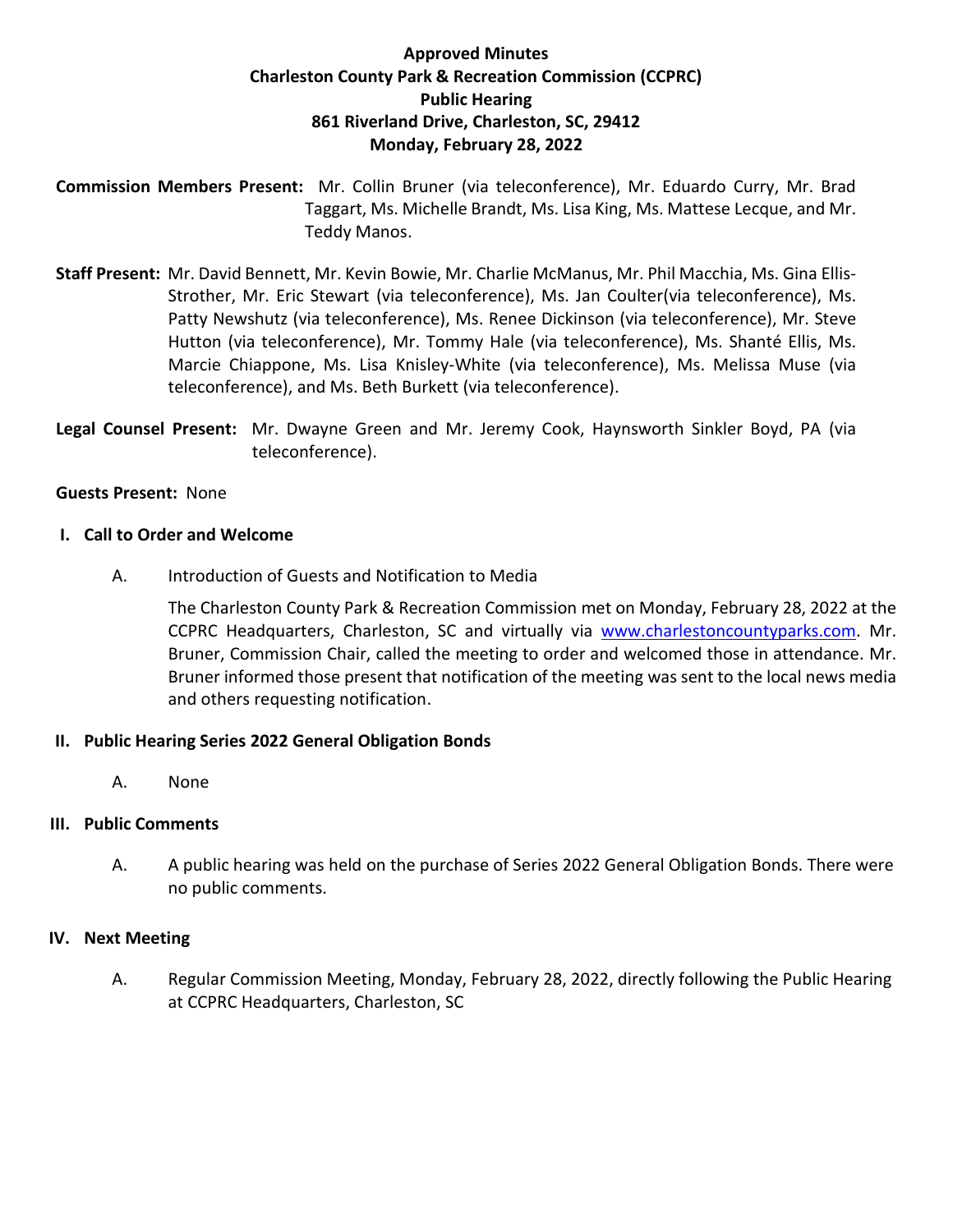*Public Hearing February 28, 2022 Page 2 of 2*

There being no further business, the meeting adjourned at 5:31 pm.

Respectfully submitted,

O harté Ellis

Collin Bruner, Chair **Shanté Ellis, Executive Administrative Manager** Shanté Ellis, Executive Administrative Manager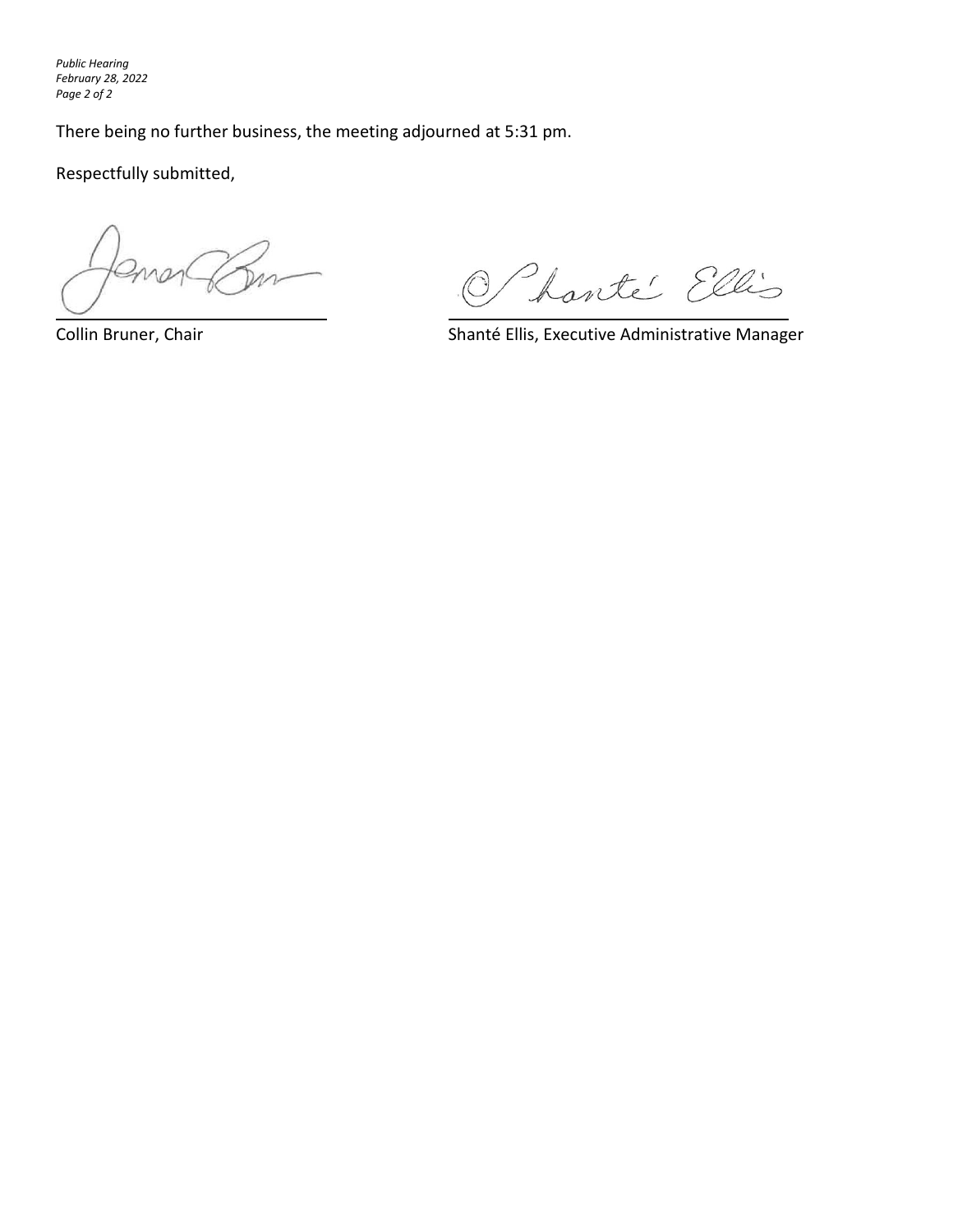# **Approved Minutes Charleston County Park & Recreation Commission (CCPRC) Regular Commission Meeting 861 Riverland Drive, Charleston, SC, 29412 Monday, February 28, 2022**

**Commission Members Present:** Mr. Collin Bruner (via teleconference), Mr. Eduardo Curry, Mr. Brad Taggart, Ms. Michelle Brandt, Ms. Lisa King, Ms. Mattese Lecque, and Mr. Teddy Manos.

**Staff Present:** Mr. David Bennett, Mr. Kevin Bowie, Mr. Charlie McManus, Mr. Phil Macchia, Ms. Gina Ellis-Strother, Mr. Eric Stewart (via teleconference), Ms. Jan Coulter (via teleconference), Ms. Patty Newshutz (via teleconference), Ms. Renee Dickinson (via teleconference), Mr. Steve Hutton (via teleconference), Mr. Tommy Hale (via teleconference), Ms. Shanté Ellis, Ms. Marcie Chiappone, Ms. Lisa Knisley-White (via teleconference), Ms. Melissa Muse (via teleconference), and Ms. Beth Burkett (via teleconference).

**Legal Counsel Present:** Mr. Dwayne Green.

## **Guests Present:** None

#### **I. Call to Order and Welcome**

A. Introduction of Guests and Notification to Media

The Charleston County Park & Recreation Commission met on Monday, February 28, 2022 at the CCPRC Headquarters, Charleston, SC and virtually via [www.charlestoncountyparks.com.](http://www.charlestoncountyparks.com/) Mr. Bruner, Commission Chair, called the meeting to order and welcomed those in attendance. Mr. Bruner informed those present that notification of the meeting was sent to the local news media and others requesting notification.

#### **II. Public Comments and Presentations**

A. None

## **III. Approval of Minutes**

- A. (ACTION) Approval of January 24, 2022 Regular Commission Meeting Minutes Motion to approve the minutes of the January 24, 2022 Regular Commission Meeting was made by Ms. King, seconded by Mr. Curry, and approved by the Commission. (#043-2122)
- B. (ACTION) Approval of February 15, 2022 Commission Personnel Committee Meeting Minutes Motion to approve the minutes of the February 15, 2022 Commission Personnel Committee Meeting was made by Ms. Lecque, seconded by Mr. Curry, and approved by the Commission. (#044-2122)

#### **IV. Old Business**

A. None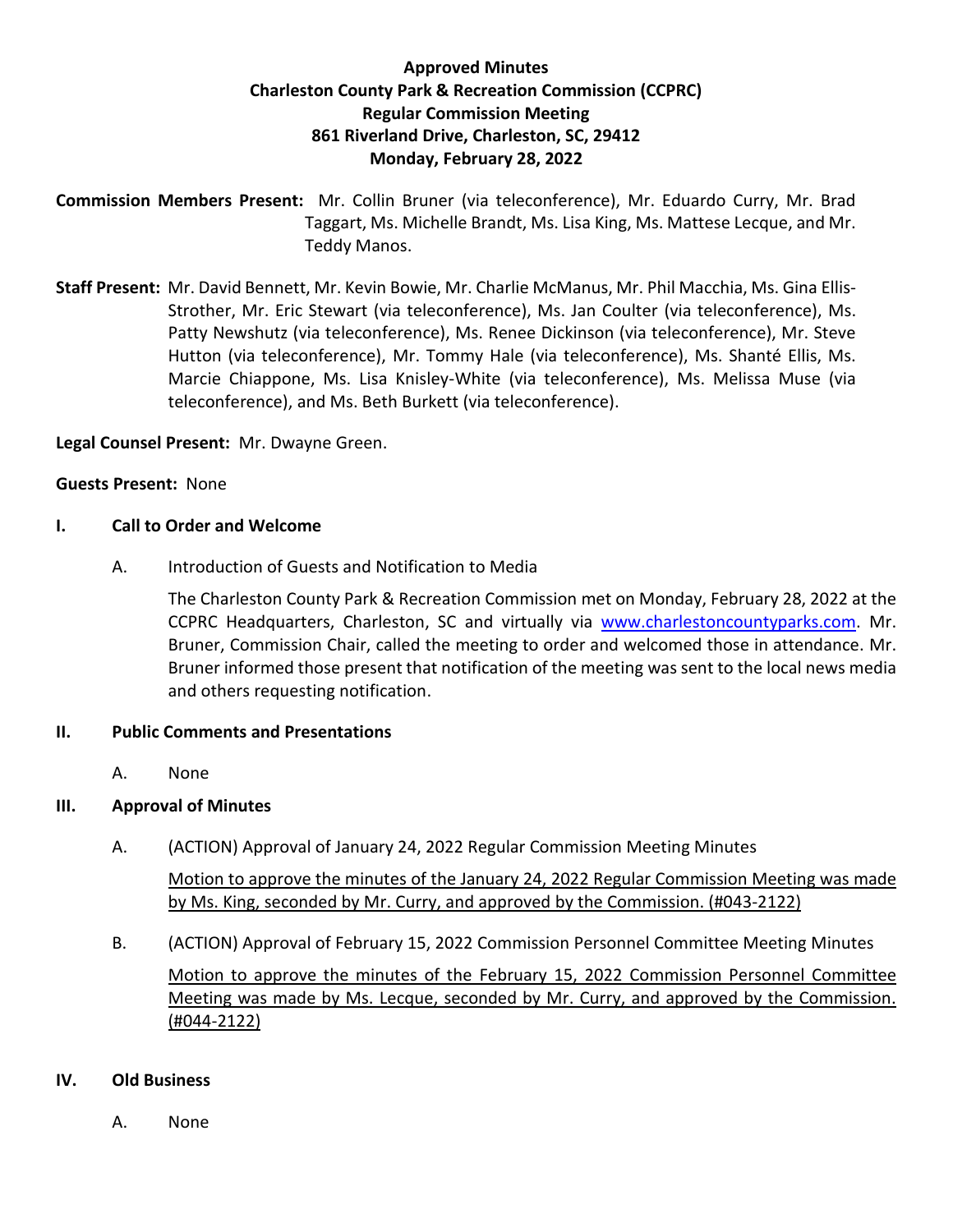#### **V. New Business**

A. Planning and Development (P&D) Update

Mr. Bowie reviewed the following:

a. Ashley River Property Request for Proposal (RFP)

A ground lease for the development and management RFP for the Ashley River Property was publicly advertised on February 28 and due back in 90 days.

b. Folly Beach Pier Update

The work on the diamond area continues to progress well. The project is on schedule to open next spring. Mr. Taggart asked when the restaurant will reopen. Mr. Macchia confirmed it is scheduled to reopen on March 9, but there are staffing concerns.

c. Isle of Palms ADA – Phase I

The fully compliant ADA parking area, stairs, and ramp projects are complete. Phase II plans to address how patrons with disabilities access the beach from the facility, but staff are awaiting a South Carolina Department of Health and Environmental Control (SCDHEC) permit.

d. Wannamaker – Park Center Replacement

The site has been cleaned up and all of the hazards have been removed. The project is in the design phase currently. The bidding process will take approximately 2-3 months. Construction could potentially be complete by June 2023.

e. Stono River County Park

The Asian Long-Horned Beetle caused the facility to lose over 50 hardwood trees (Red Maples, Elms, and Oaks). The Stewardship Committee and Planning & Development staff coordinated and planted native seedlings to begin reforestation. The Charleston County Parks Foundation provided financial assistance from the Nature Stewardship Fund. In addition, the SC Native Plant Society provided a small grant to assist with the project.

B. Financial Report

Mr. McManus presented and reviewed the checks over \$7500 and financial reports for the month of December. There were no further questions from the Commission.

a. (ACTION) 2022 Bond - Reimbursement Resolution

Motion to authorize a reimbursement resolution under US Treasury regulations to allow the Commission to reimburse itself for project costs incurred prior to the issuance of the bonds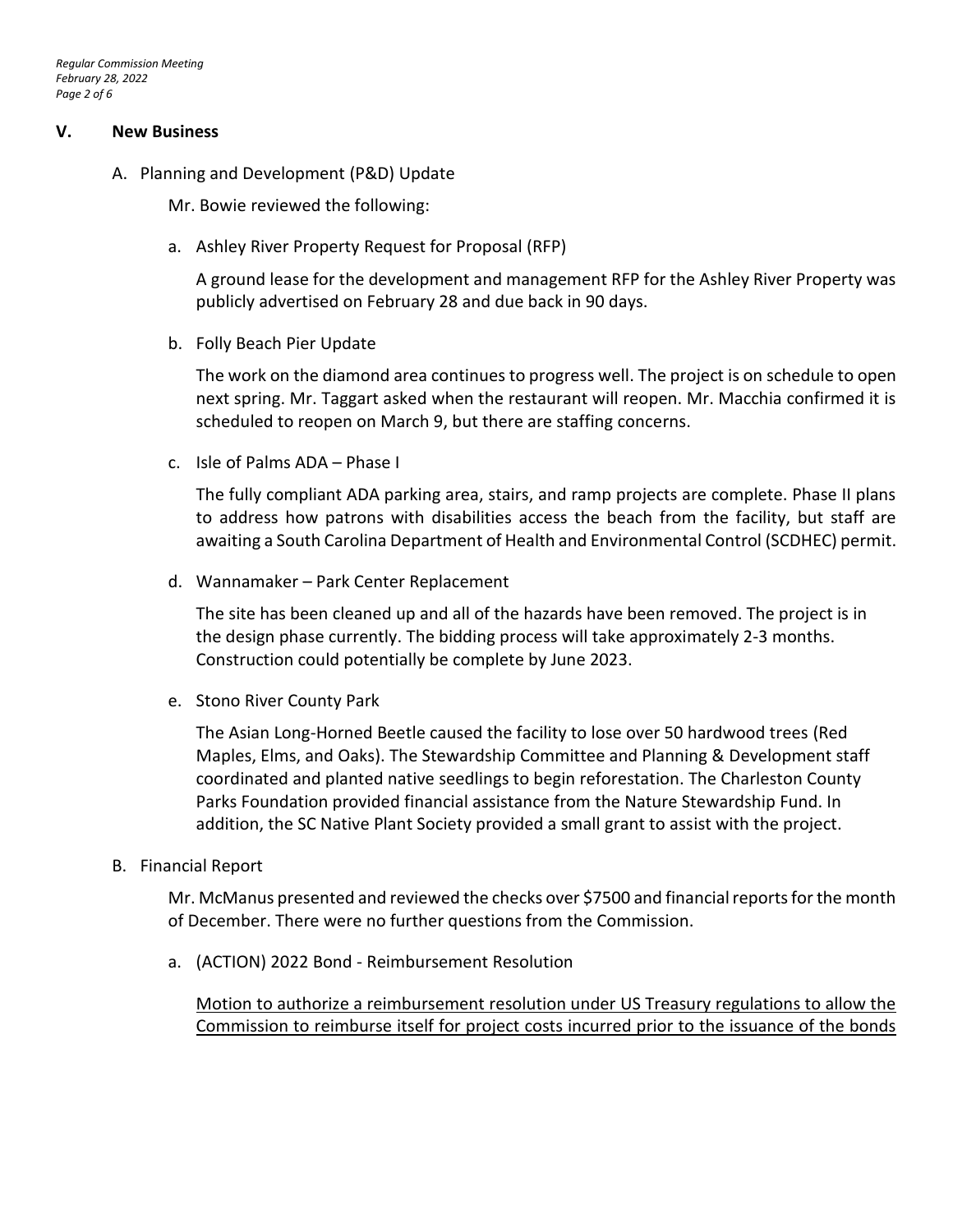in an amount not to exceed \$2,000,000. was made by Ms. Lecque, seconded by Mr. Manos, and approved by the Commission. (#045-2122)

b. (ACTION) 2022 Bond – Charleston County Public Hearing Petition

Motion to authorize a petition to Charleston County Council for a public hearing to authorize the Charleston County Park and Recreation Commission to issue General Obligation Bonds in an amount not to exceed \$8,000,000 was made by Mr. Curry, seconded by Ms. Brandt, and approved by the Commission. (#046-2122)

c. (ACTION) FY2021 National Fish and Wildlife Foundation (NFWF) and The Nature Conservancy (TNC) Longleaf Landscape Stewardship Fund Grant Acceptance

Motion to accept the National Fish and Wildlife Foundation/Nature Conservancy grant totaling \$16,650.00 to provide funding for prescribed burns at Meggett and Two Pines County Parks was made by Mr. Taggart, seconded by Mr. Curry, and approved by the Commission. (#047-2122)

d. (ACTION) Folly River Paddle Sport Access – Contract Award

Motion to enter into a contract with Rakes Building and Maintenance Contractors, LLC, dba/ Blutide Marine Construction for the folly river paddle sport access in the amount of \$ 355,236.30 with the funds coming from the CIP budget was made by Mr. Manos, seconded by Mr. Curry, and approved by the Commission. (#048-2122)

C. (Action) 2022 Policy Reviews

Mr. Bowie stated that staff review the policies and procedures annually as a part of maintaining the agency's Commission for Accreditation of Park and Recreation Agencies (CAPRA) Accreditation. He thanked Directors, Ms. Ellis, and Executive staff for the best year ever of working together to review all the documents in their entirety.

After reviewing the list, he categorized the changes as follows:

- administrative changes to the documents to be reflective of our current operating environment and processes;
- Employee Political Activities Policy rewrite (reviewed by Legal Counsel);
- Adding Juneteenth as an official holiday of the Commission; Currently a holiday of the City of Charleston, City of North Charleston and the County of Charleston, State of South Carolina is working towards providing the holiday as an option for State Employees;
- Commission Hours Worked Policy rewrite to allow more flexible and remote work hours for employees; and
- Technology Policy rewrite to modernize the policy to today's technology environment.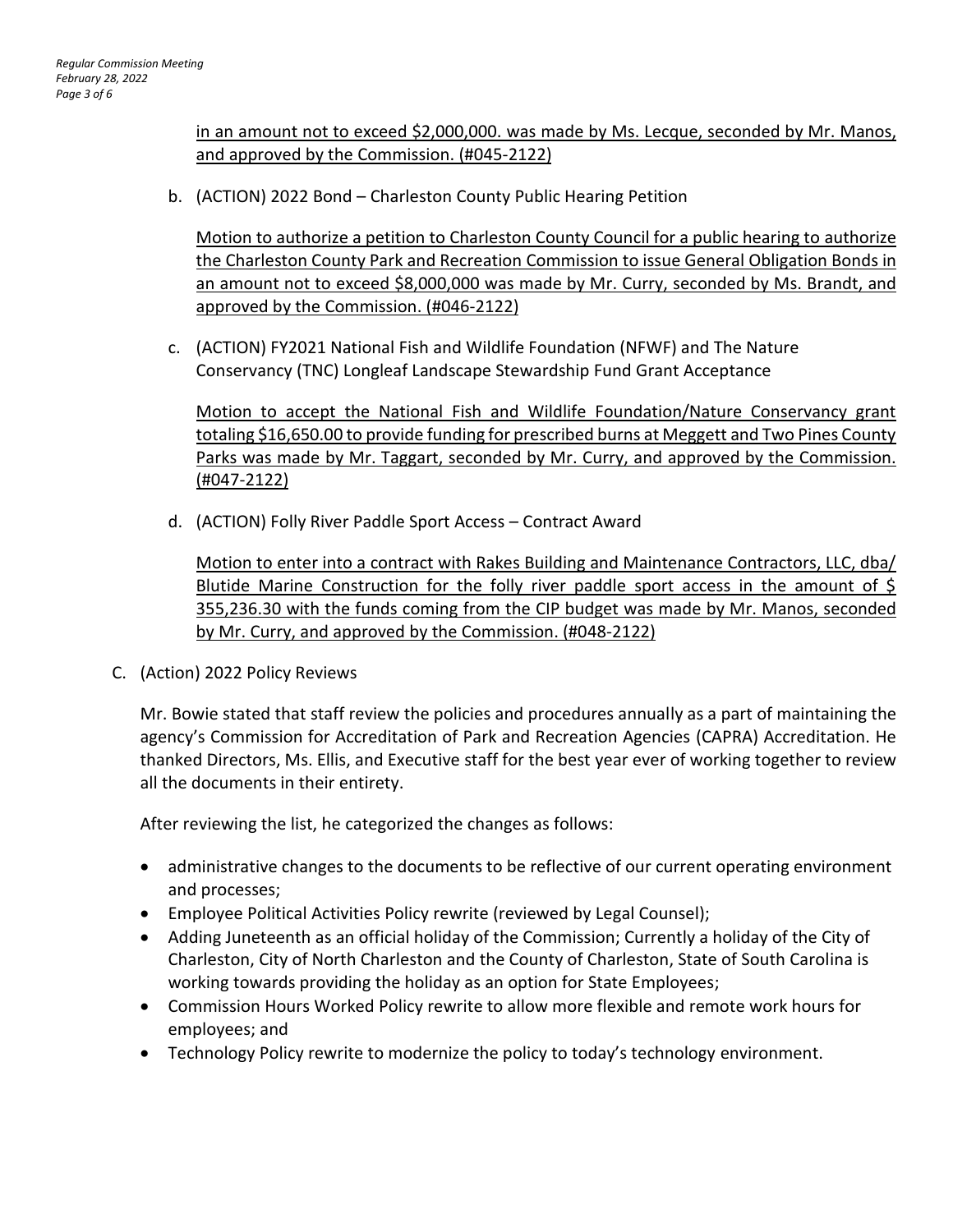He noted that the four major policy changes or rewrites were highlighted in the table of changes provided in the Commission packet to simplify the document review process.

Ms. Lecque inquired about the ownership of the devices used by staff when working a flex schedule. Mr. Bowie confirmed staff are required to use CCPRC issued devices only to conduct business. Mr. Manos requested additional grammatic changes and a closer proofing eye on the document (especially within the Technology Policy). The Commission discussed the use of gender neutral pronouns throughout the document with regard to the document's syntax. Ms. Brandt inquired about staff's use of social media while off duty. Mr. Bowie confirmed the agency has a Social Media Policy in place, but there were no recommended changes at this time. Mr. Bruner stated that the edits are due to the Commission by March 3 and comments are due by the next Commission meeting.

Motion to table the recommended changes to the Commission Policies as provided in the February 28, 2022 Commission Packet was made by Ms. King, seconded by Mr. Curry, and approved by the Commission. (#049-2122)

D. Seccessionville Property/SCDNR

Mr. Macchia introduced Adam Ronan, CCPRC's Planning and Development Land Resource Planner, to review the current property that is under review by staff. Mr. Macchia stated that the Seccessionville Property on James Island came under the staff's radar during the Cemetery Management Planning process. SCDNR manages the Fort Lamar Heritage Preserve located near CCPRC's Seccessionville Property. SCDNR and CCPRC staff started to discuss the potential of SCDNR utilizing the property to expand their current interpretation services.

Mr. Ronan gave the following discussion timeline:

- Summer 2021: CCPRC Cemetery Management Plan was completed;
- Fall 2021: informal discussions with SCDNR began regarding the potential unmarked burials and management/future interpretation of both properties;
- October 2021: CCPRC and SCDNR Executive Staff met and began formal discussions; and
- February 2022: topic presented to Commission.

Mr. Ronan noted that the property was purchased in 1977 for \$76,000 and is approx. 8.3 Total Acres (1.8 highland acres + 6.5 marsh acres). Since then, the property has been managed "Undeveloped Property". Historical research was conducted in 1986 and staff believe it has a high potential for unmarked burials (though currently unconfirmed). A Phase I Archaeology Survey has not been conducted on the property. Mr. Ronan showed photos of the existing conditions of the property and commented:

- the property doesn't have a marker or CCPRC ownership indicator;
- the health of the forest isn't great and covered by invasive species on the forest floor;
- contains several mature Live Oaks along the marsh --reflecting a maritime forest ecology; and
- offers open views and vistas to Seaside Creek.

Mr. Ronan reviewed the historical significance of the property as it relates to the Battle of Seccessionville on June 16, 1862. There were 889 total casualties (685 Union & 204 Confederates). The battle has been recognized on the State and Federal level. The American Battlefield Trust (a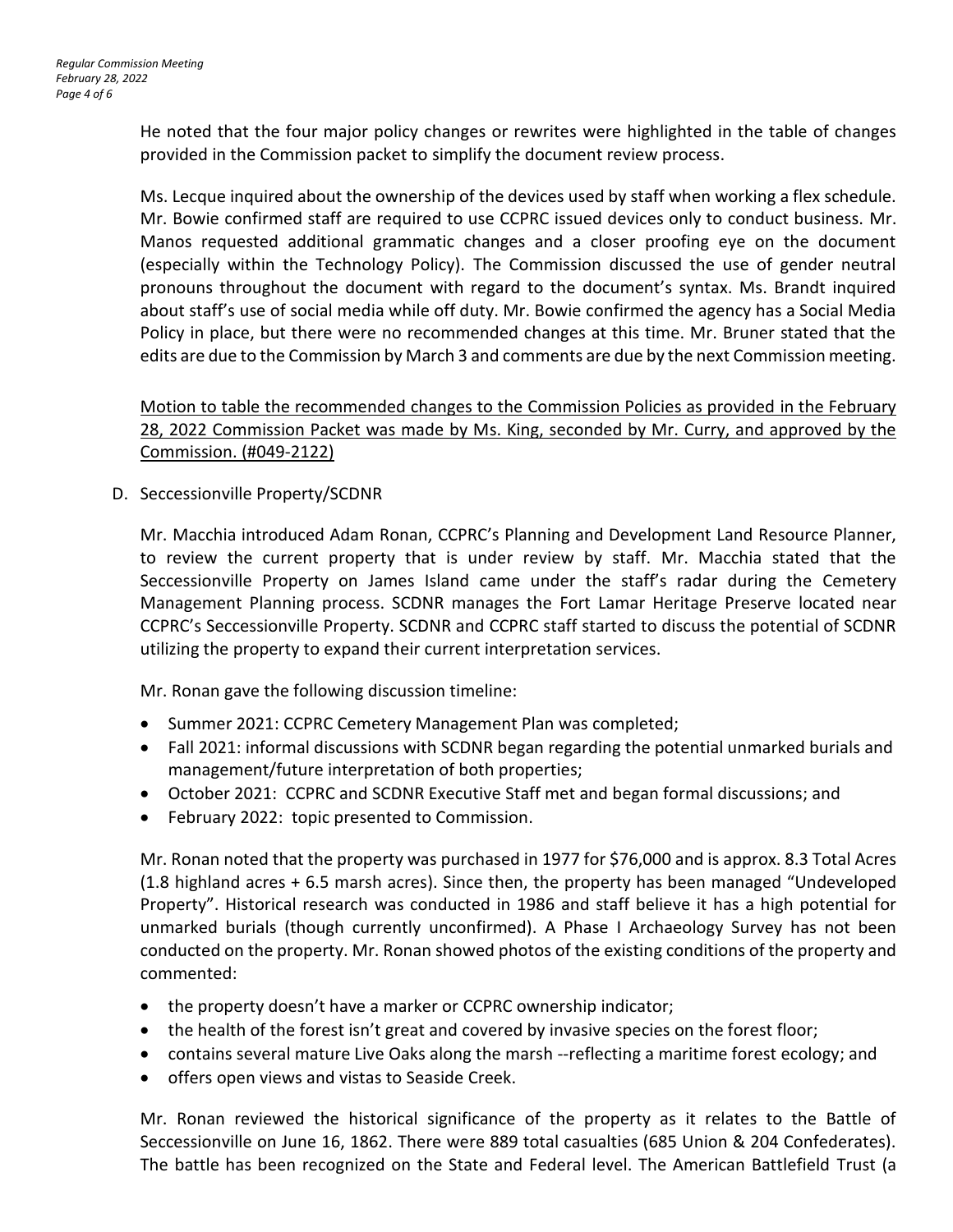national organization that promotes/supports the preservation of battlefields) recognizes the site as one of the top historically significant battles that took place in South Carolina.

Mr. Ronan gave an overview of SCDNR's Ft. Lamar Heritage Preserve Property. He noted the property:

- is 14 acres;
- is a part of SCDNR's 70+ Natural and Cultural Heritage Preserves;
- includes a passive self-guided interpretive trail;
- is secured & actively monitored to prevent vandalism;
- has ample parking, trailheads with memorials & site interpretation kiosk; and
- has a complete archaeological survey.

Mr. Ronan stated that CCPRC and SCDNR have previously worked successfully together to establish cooperative partnerships (i.e. Lighthouse Inlet Heritage Preserve).

Mr. Macchia noted that SCDNR would like to discuss a potential transfer of property to expand their current program offerings. Mr. Macchia confirmed that they have the funding at this time to pursue this program expansion. Mr. Bennett and Mr. Macchia agreed that SCDNR will be able to offer the tax payers a service that CCPRC will not be able to offer at this time. Mr. Macchia stated transferring the property to SCDNR would require State legislature approval.

Ms. King inquired as to whether the Commission is allowed to sell property. Mr. Bennett confirmed that it's possible, but noted staff are recommending a transfer. Ms. Lecque stated that property given to CCPRC should not be sold, but if it was purchased then the transfer would be something she would consider. Mr. Manos asked if there were current houses near the property. Mr. Ronan confirmed. Mr. Manos asked if there are conservation easements or other items that would make the property ineligible to be sold. Mr. Ronan confirmed that there are no easements on the property to his knowledge. Mr. Bruner inquired whether this is the first time the Commission has been approached about the property. Mr. Macchia confirmed to his knowledge that this is the first time. Mr. Taggart inquired if there is deep water access on the property. Mr. Ronan confirmed, but a significant boardwalk would be needed to gain access and parking would need to be considered. Mr. Bowie noted that SCDNR is potentially looking at buying the surrounding homes to further investigate the historical significance of the land. Mr. Bennett asked if SCDNR would consider a long-term lease. Mr. Manos asked for a Phase 1 Archeological Study Cost. Mr. Ronan estimated \$30,000-40,000 plus land management fees. Ms. Lecque inquired about the current appraisal price to sell the property. Mr. Bowie suggested granting SCDNR permission to do the study of the property in lieu of transferring the property.